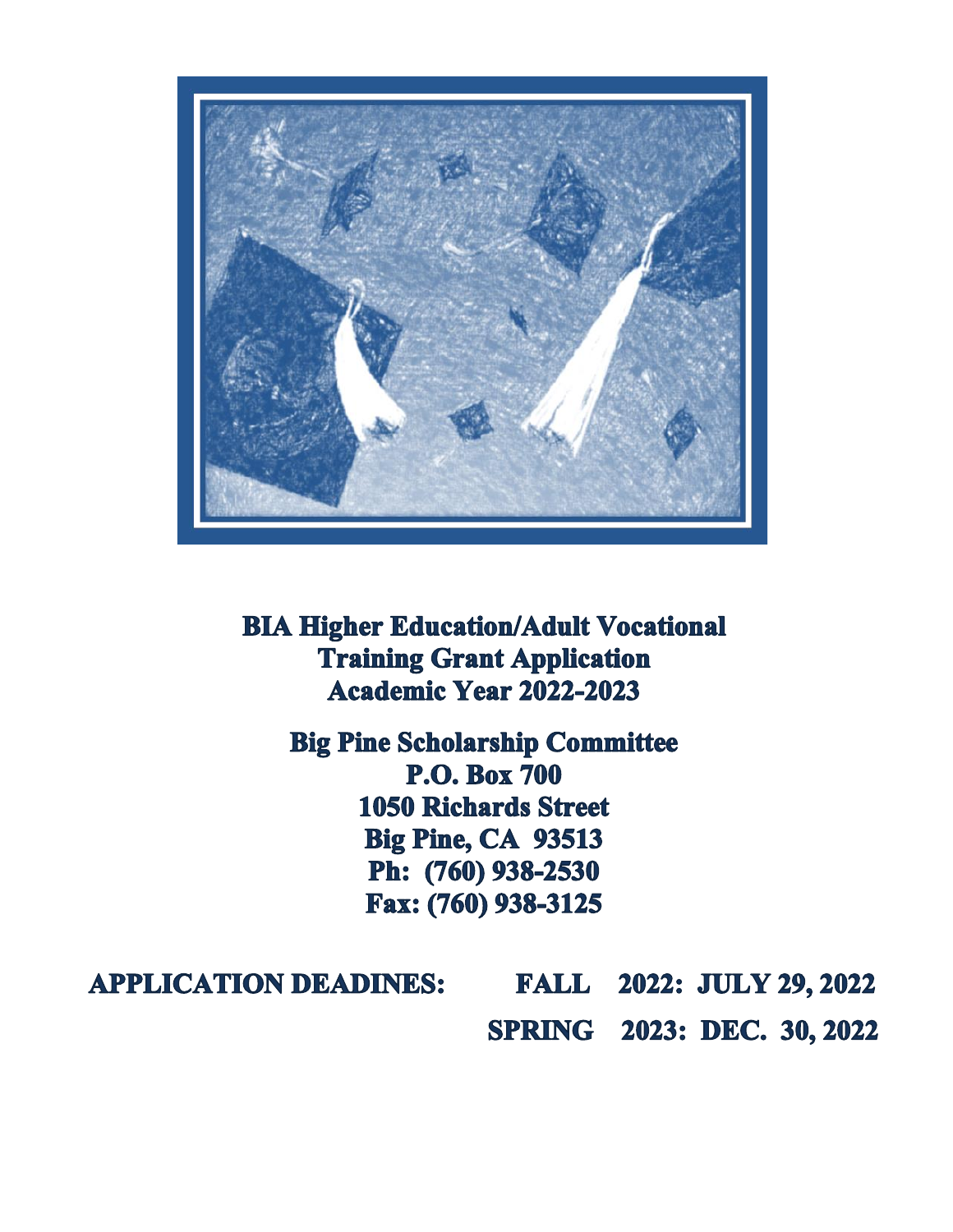**BIG PINE PAIUTE TRIBE**

# **OF THE**

# **OWENS VALLEY**



# BIA HIGHER EDUCATION/ADULT VOCATIONAL

# TRAINING GRANT APPLICATION

Academic Year 2022 – 2023

Big Pine Paiute Scholarship Committee Big Pine Indian Education Center 1050 Richards Street Big Pine, CA 93513 (760) 938-2530 FAX: (760) 938-3125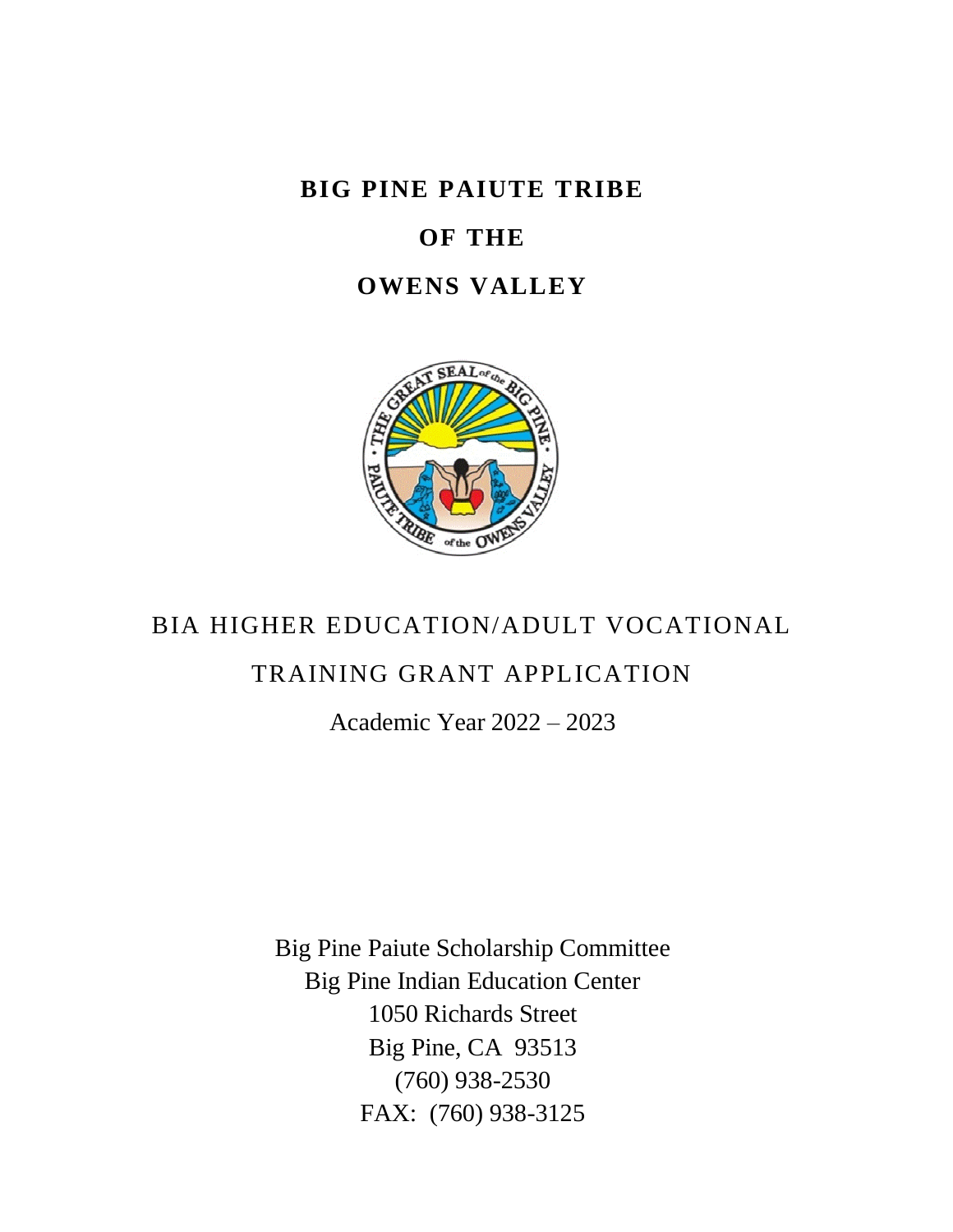# **Instructions for completing Big Pine Tribe/BIA Grant Application Packet**

**It is the student's responsibility to obtain and submit all of the documents required to complete their Big Pine Tribe/BIA Grant Application. Late or incomplete applications will not be considered.**

- 1. Complete and submit a FAFSA form before applying for the Big Pine Tribe/BIA Grant. A completed FAFSA and BIA Financial Needs Analysis form must be completed by the College Financial Aid Office and returned to the Big Pine Tribal Scholarship Committee to determine financial need.
- 2. Complete the Big Pine Tribe/BIA Grant Application.
- 3. New students must submit an Acceptance letter from the college or institution they plan on attending and all enrolled students must submit a copy of their current class schedule. Continuing students must submit a copy of their last semester grades or a copy of transcript.
- 4. Submit Tribal Certification.
- 5. Submit the enclosed Personal Essay stating your career goals and your personal plan for accomplishing your goals.
- 6. The application and award process takes approximately 4-6 weeks and when the BIA funding is received by the Big Pine Paiute Tribe of The Owens Valley.
- 7. If you have any questions or require assistance with the application process, you may contact the BPIEC Director or the Big Pine Tribal Scholarship Committee at (760) 938-2530.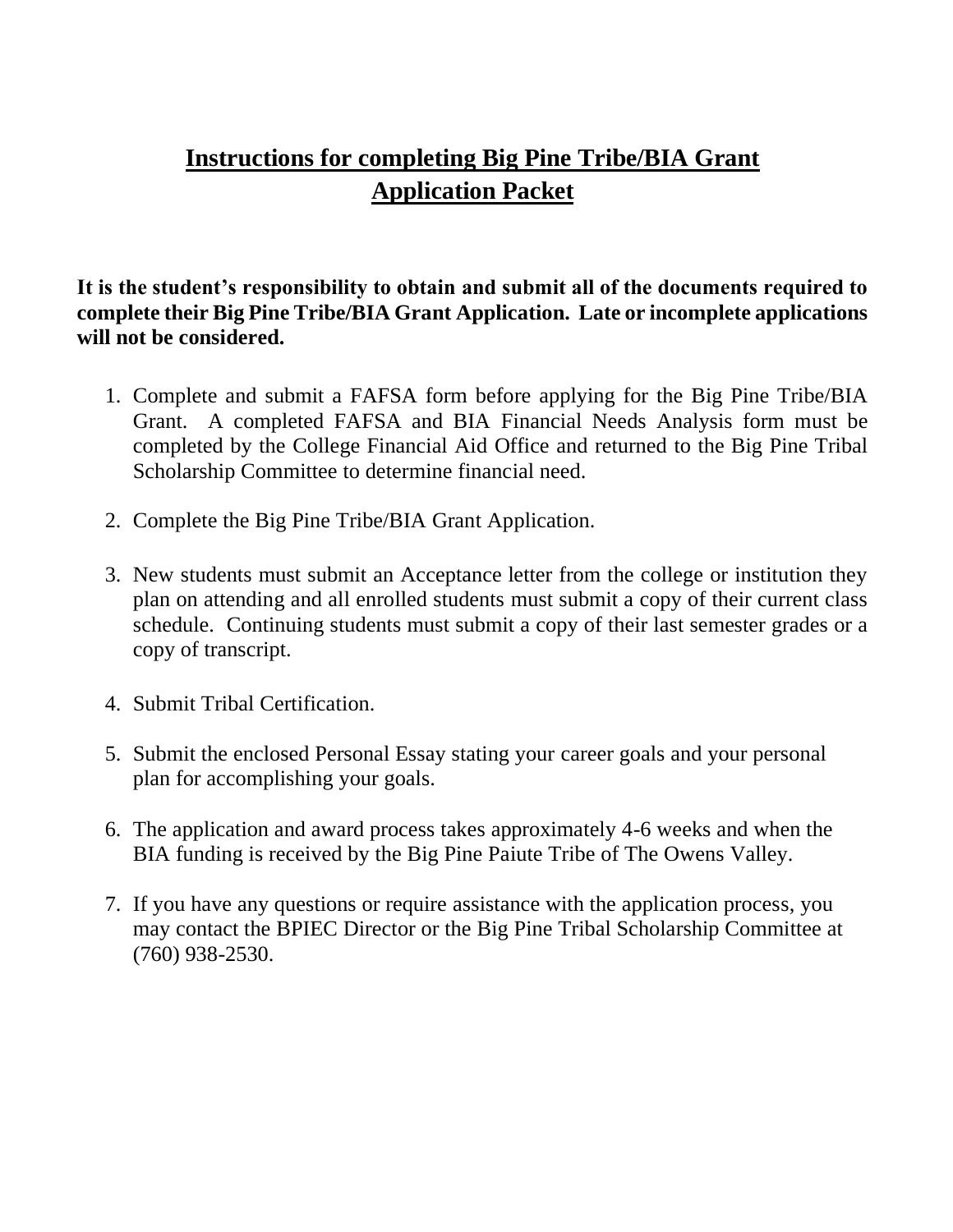# **BIA APPLICATION PROCESS AND GRANT PROCEDURES**

These policies are set forth in accordance with the Bureau of Indian Affairs Sacramento Area Office, Big Pine Tribal Council and the Big Pine Scholarship Committee to assist students in furthering their education through Higher Education, Vocational Education, and Adult Education.

Students must make application for admittance to an accredited college or university while applying for grant assistance. Students are advised to contact the Financial Aid Office of the college they plan to attend or are attending to have their Financial Need Analysis completed and returned by the college's Financial Aid Officer to the Big Pine Tribal Scholarship by the established deadline. The award grants will be based on availability of funds and the number of students applying for funding.

### **APPLICATION DEADLINES: Fall 2022: July 29, 2022**

# **Spring 2023: December 30, 2023**

#### **1) ELIGIBILITY REQUIREMENTS:**

- Must be an enrolled member of the Big Pine Tribe of The Owens Valley and be enrolled as a full-time student carrying 12 units.
- Must be accepted for admission to a nationally accredited institution of higher education, which provides a course of study conferring the Associate of Arts, Bachelor's Degree or Certificate Program at the campus or online.
- Must demonstrate financial need as determined by the BIA Financial Needs Analysis.
- **2) UNIVERSITIES AND COLLEGES:** The college or university a student elects to attend must be accredited by a nationally recognized accrediting agency or be an institution whose credits are accepted or are transferrable.
- **3) REQUIRED APPLICATION DOCUMENTS:** Students must complete the BIA application by the established deadline to be considered for the semester or quarter. After all application documents are submitted, an acknowledgement letter will be mailed to the student notifying them if their application was complete or incomplete**. Any incomplete applications will not be considered and it is the student's responsibility to provide all of the documents needed to complete their application.**

#### **A complete application package must include**:

- a. **Completed BIA Grant Application**
- b. **A completed FAFSA Application**
- c. **Tribal Enrollment Membership Certification**
- d. **High School Transcripts or GED (for first-time applicants only)**
- e. **BIA Financial Needs Analysis**
- f. **College Schedule of Classes and Final Grades from the last semester completed, if current or continuing student.**
- g. **Coursework for Program Requirements or Major.**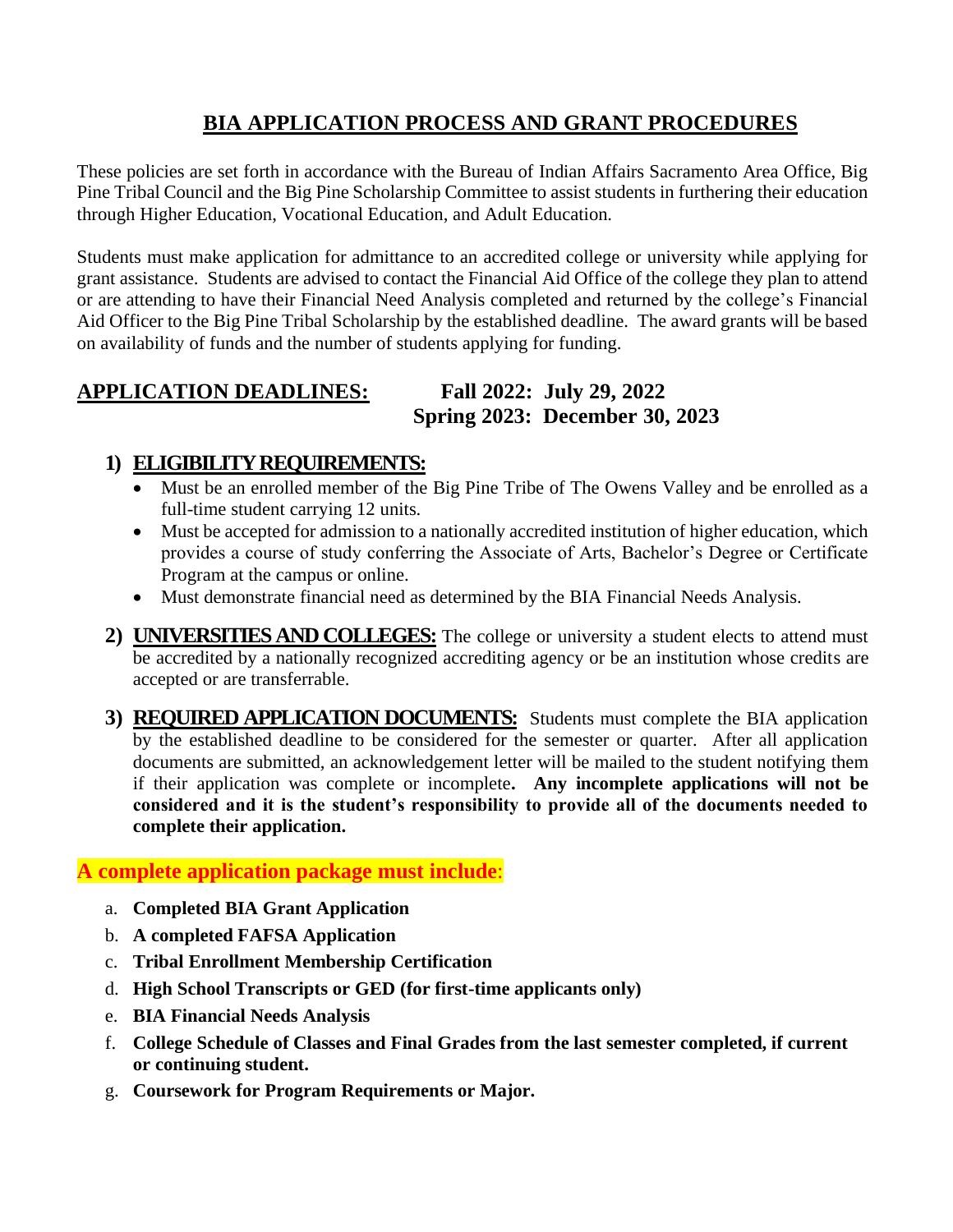# **4) REASONS FOR DENIAL OF GRANT:**

- Application not submitted by the grant application deadline.
- Incomplete application (missing information, transcripts, etc.)
- Student not attending school, dropped out, or did not register.
- Student in default with BIA Scholarship, i.e., academic probation or GPA below 2.0.
- **5) AWARD PROCESS:** All Awards will be made on a semester basis. Once an award has been determined, an award letter will be sent to the student.
- **6) CONDITIONS FOR CONTINUATION OF GRANT:** Students receiving grants must maintain an academic standing of 2.0 GPA at the college or university; demonstrate satisfactory progress toward degree requirements with the school year or grant period. Continuing and enrolled students are required to submit their grades to the Big Pine Scholarship Committee at the end of each semester or quarter. Students earning less than a 2.0 GPA, will be placed on academic probation by the Big Pine Scholarship Committee for the following semester or quarter.

The recipient shall agree to the following conditions set forth by signing and dating the BIA Scholarship Application form:

- Student shall submit a new BIA Grant Application each academic year.
- Student shall submit transcripts from their last semester/quarter attended.
- Student shall be responsible for keeping the Big Pine Tribe Education Office informed of his/her status once he/she has entered college. A change of address, change of income, intent to transfer to another institution and academic progress shall be made known as soon as possible to the Big Pine Scholarship Committee, and all changes must be submitted in writing.
- A new BIA Financial Needs Analysis must be submitted every academic semester.
- **7) ACADEMIC PROBATION PROCEDURES:** Students currently receiving funding will be put on probation IF the following event(s) occur.
	- If a student's GPA falls below the minimum 2.0 requirement, they will be put on probation for the following semester or quarter.
	- Two consecutive semesters/quarters of probation will result in student not receiving funding.
	- Student not enrolled full-time (12 units) or taking less than the full-time requirement.
	- Student will be sent a letter by the Big Pine Scholarship Committee notifying the student of academic probation.

**APPLICATION DEADLINE:** Documents must be submitted to the BPIEC Director or postmarked no later than the established deadline date.

# **FOR FURTHER ASSISTANCE CONTACT:**

BIG PINE EDUCATION CENTER P.O. BOX 700 1050 RICHARDS STREET BIG PINE, CA 93513 PH: (760) 938-2530 FX: (760) 938-3125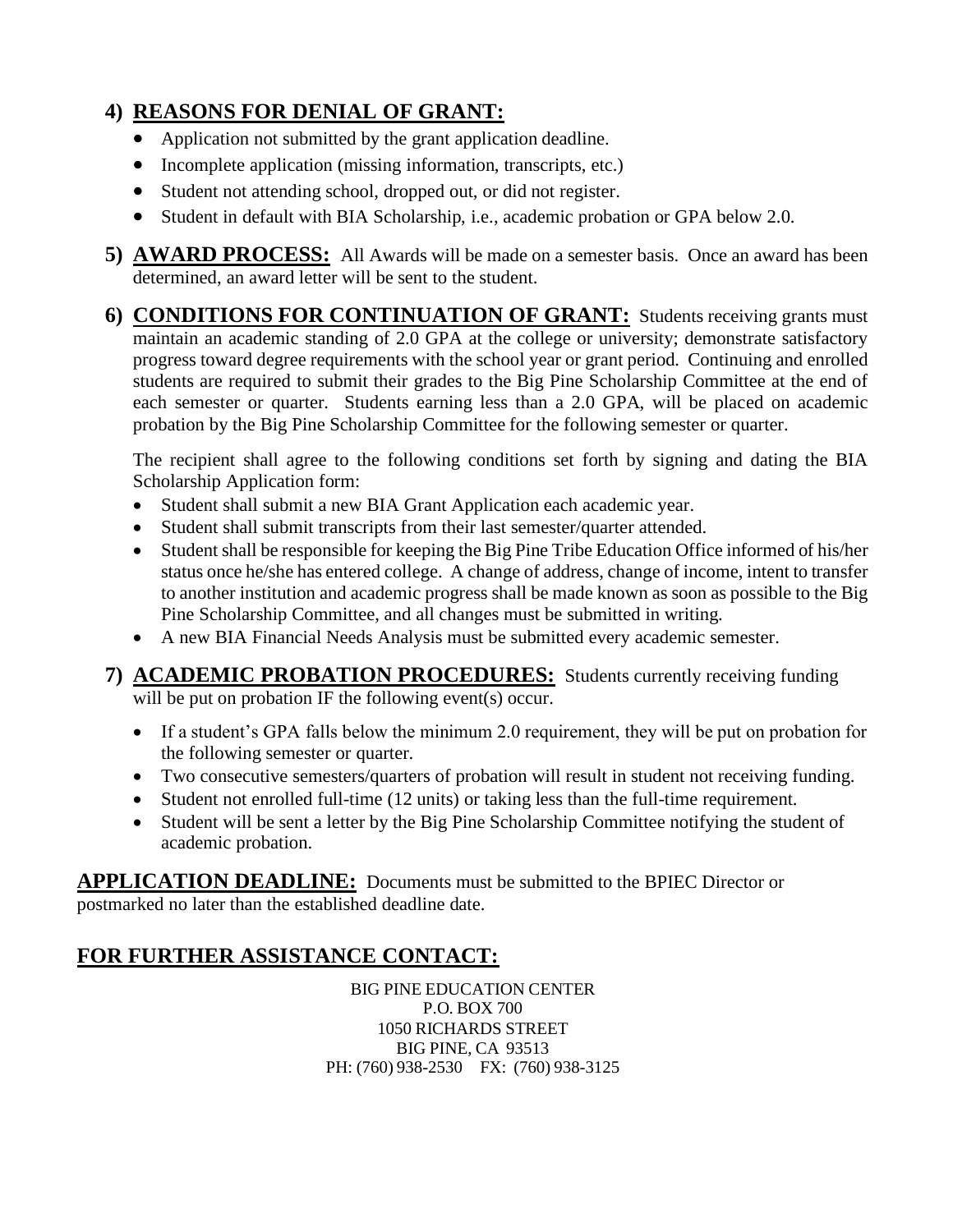**BIG PINE INDIAN EDUCATION CENTER** 

P.O. BOX 700 - 1050 Richards Street, Big Pine, CA 93513 PH: (760) 938-2530/FAX: (760) 938-3125

# PERSONAL ESSAY (REQUIRED)

Please provide a statement, in your own words, of how this training will be beneficial to you and how this training will allow you to reach your career goals.

SIGNATURE OF APPLICANT

**DATE**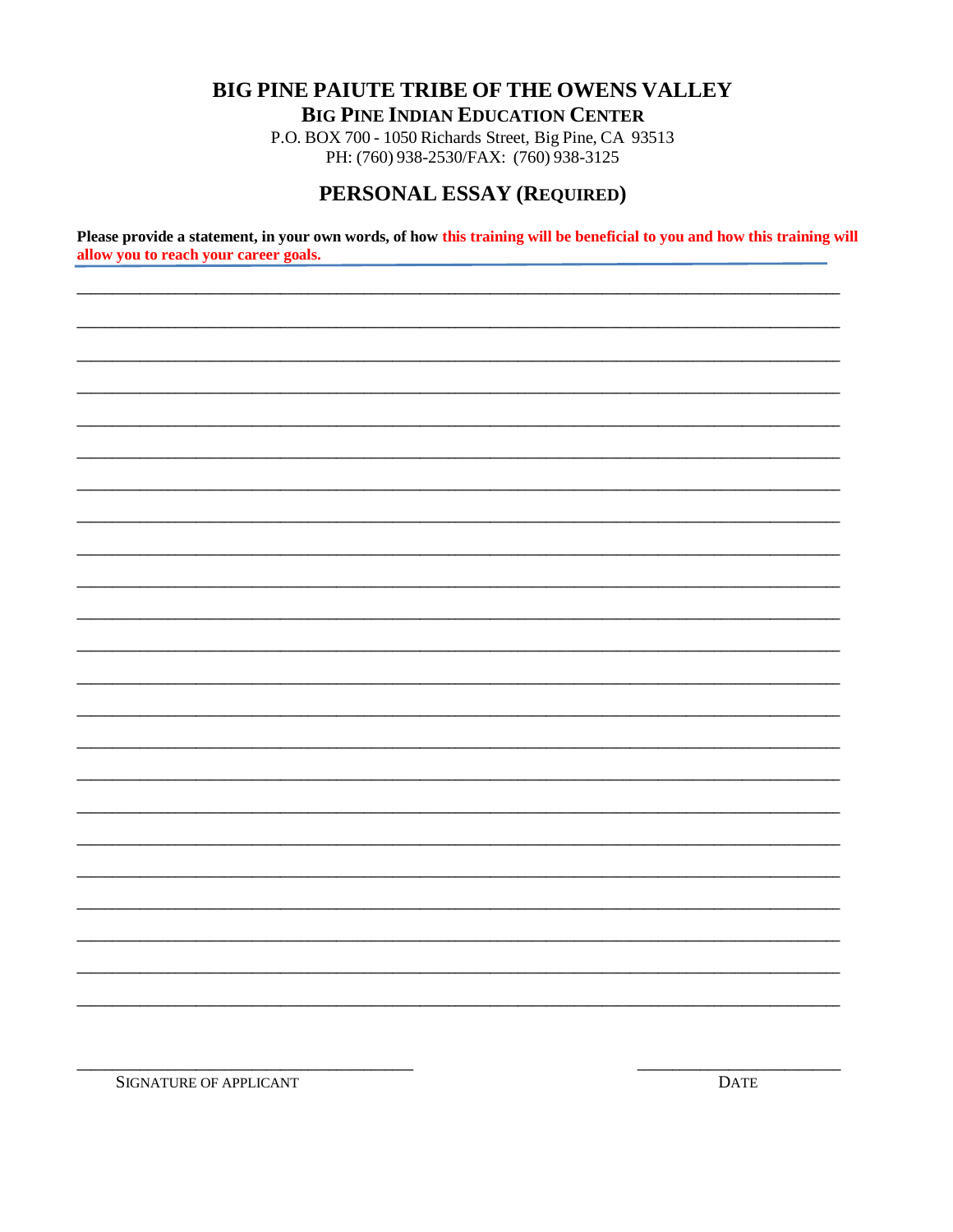#### FOR FURTHER ASSISTANCE, PLEASE CONTACT THE ACADEMICS COORDINATOR OR THE BIG PINE TRIBAL SCHOLARSHIP COMMITTEE **BIG PINE PAIUTE TRIBE OF THE OWENS VALLEY**

#### **BIG PINE INDIAN EDUCATION CENTER**

P.O. BOX 700 - 1050 Richards Street, Big Pine, CA 93513 PH: (760) 938-2530 / FAX: (760) 938-3125

#### **HIGHER / VOCATIONAL EDUCATION APPLICATION**

**All information requested is voluntary; however, failure to fully complete all applicable parts may result in delays in processing this application or make it impossible to process at all.**

| Name:        |                                                          |                                    |                  |                     |               |        |                                                                                                                                                                                                                                                              |  |           |
|--------------|----------------------------------------------------------|------------------------------------|------------------|---------------------|---------------|--------|--------------------------------------------------------------------------------------------------------------------------------------------------------------------------------------------------------------------------------------------------------------|--|-----------|
|              | Last                                                     | First                              | Middle           |                     |               |        |                                                                                                                                                                                                                                                              |  |           |
|              |                                                          |                                    |                  |                     |               |        | Mailing Address: <u>Conta City</u> Permanent Address: Street City State                                                                                                                                                                                      |  |           |
|              |                                                          |                                    |                  |                     |               |        |                                                                                                                                                                                                                                                              |  | Zip       |
|              |                                                          |                                    |                  |                     |               |        |                                                                                                                                                                                                                                                              |  |           |
|              |                                                          |                                    |                  |                     |               |        | Date of Birth: Sex: Sex: Marital Status: □ Single □ Married □ Divorced                                                                                                                                                                                       |  | Separated |
|              |                                                          |                                    |                  |                     |               |        | Number of Dependents: _____________ Veteran □ Yes □ No State of Residency: ________________________                                                                                                                                                          |  |           |
|              |                                                          |                                    |                  |                     |               |        |                                                                                                                                                                                                                                                              |  |           |
|              |                                                          |                                    |                  |                     |               |        | Application Request for year _____ to ____□ Academic Year □ Spring Only □ Fall Only □ Summer □ Full-time □ Part-time                                                                                                                                         |  |           |
|              |                                                          |                                    |                  |                     |               |        |                                                                                                                                                                                                                                                              |  |           |
|              |                                                          |                                    |                  |                     |               |        |                                                                                                                                                                                                                                                              |  |           |
|              |                                                          |                                    |                  |                     |               |        | Expected Degree: $\Box$ AA $\Box$ BA $\Box$ BS $\Box$ MA $\Box$ Other:                                                                                                                                                                                       |  |           |
|              | Year in College: $\Box$ Freshman                         |                                    | $\Box$ Sophomore |                     | $\Box$ Junior | Senior | Graduate                                                                                                                                                                                                                                                     |  |           |
| I will live: |                                                          | On Campus $\Box$ Off Campus $\Box$ |                  | <b>With Parents</b> |               |        |                                                                                                                                                                                                                                                              |  |           |
|              | Have you received a BIA Grant Funding before? $\Box$ Yes |                                    |                  |                     | $\Box$ No     |        |                                                                                                                                                                                                                                                              |  |           |
|              |                                                          |                                    |                  |                     |               |        |                                                                                                                                                                                                                                                              |  |           |
|              |                                                          |                                    |                  |                     |               |        | STATEMENT OF EDUCATION PURPOSE: I declare that I will use any funds I receive under the Big Pine Paiute Tribe Scholarship<br>Program solely for educational expenses. I also will attend school on a full-time basis and maintain a 2.0 grade point average. |  |           |
|              |                                                          |                                    |                  |                     |               |        |                                                                                                                                                                                                                                                              |  |           |

#### **Privacy Act and Paperwork Reduction Act Statement**

The authority for solicitation of the information on this form is 25 U.S.C. 13 (42 Stat. 208) and P.L. 84-959 (70Stat. 986) as amended by P.L. 88-230 (77 Stat. 471, 25 U.S.C. C. 309). Disclosure of the requested information by the applicant is voluntary, but required to obtain benefit. The purpose of this information collection is to determine your eligibility for services. The routine use of this information is by Big Pine Paiute Tribal Scholarship Committee Personnel and school counselors to evaluate your request and to assist you before and during your training. The application will be used in a routine manner by counselors working with you who need background information and by those people involved with budgeting information contained in the application.

Signature of Student\_\_\_\_\_\_\_\_\_\_\_\_\_\_\_\_\_\_\_\_\_\_\_\_\_\_\_\_\_\_\_\_\_\_\_\_\_ Date:\_\_\_\_\_\_\_\_\_\_\_\_\_\_\_\_\_\_\_\_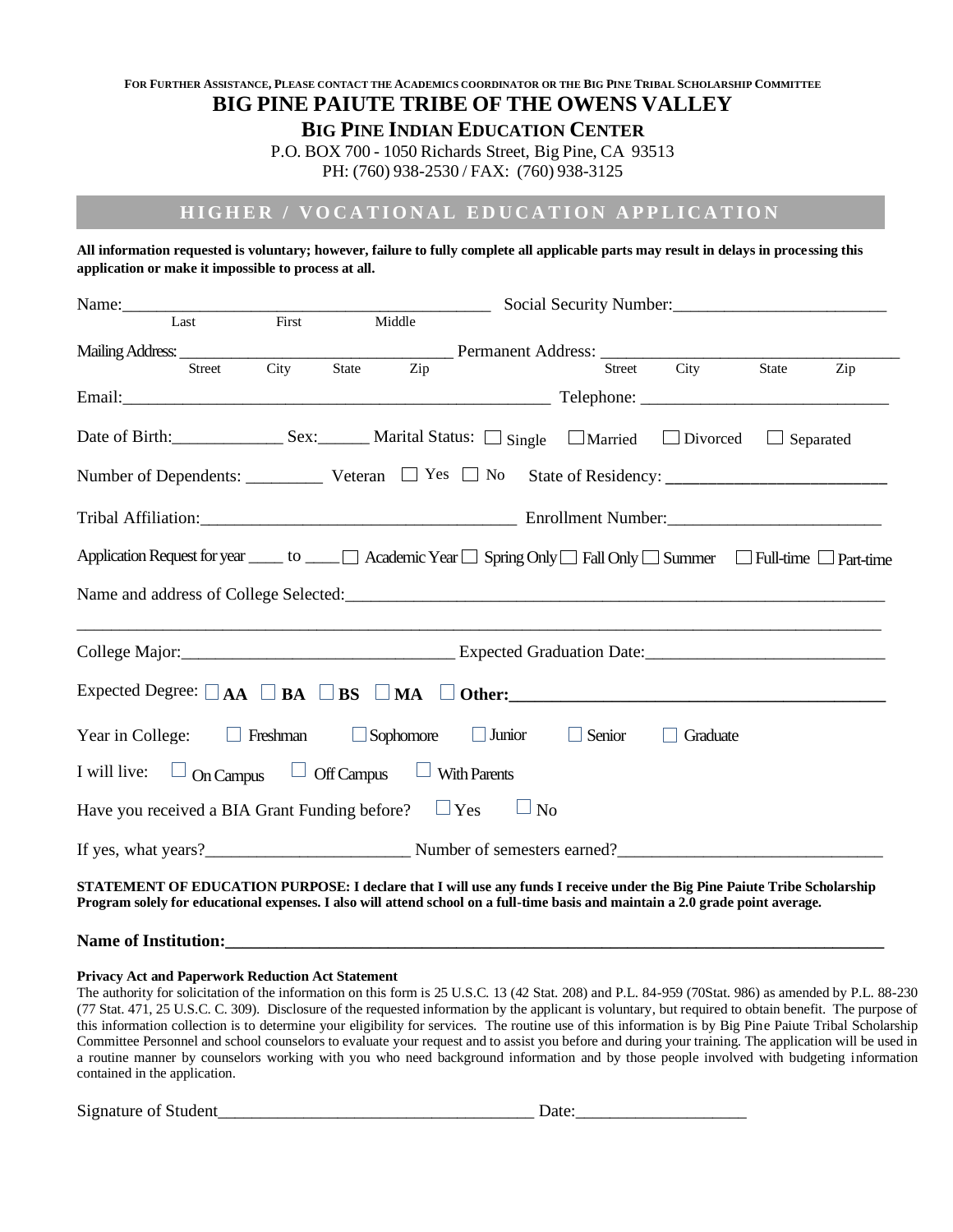#### **BIG PINE PAIUTE TRIBE OF THE OWENS VALLEY BIG PINE INDIAN EDUCATION CENTER**

P.O. BOX 700 - 1050 Richards Street, Big Pine, CA 93513 PH: (760) 938-2530 / FAX: (760) 938-3125

#### 2022 – 2023 Big Pine Tribe/Grant Application Agreement and Student Information Release Form

\_\_\_\_\_\_\_\_\_\_\_\_\_\_\_\_\_\_\_\_\_\_\_\_\_\_\_\_\_\_\_\_\_\_\_\_\_\_\_\_\_\_\_ \_\_\_\_\_\_\_\_\_\_\_\_\_\_\_\_\_\_\_\_\_\_\_\_\_\_\_

I hereby acknowledge that I will attend the school indicated on this application and agree to follow all rules; regulations and attendance requirements of the school and to the best of my ability will satisfactorily complete the course, or courses that I have selected. I further agree that the funds issued to me by the Big Pine Paiute Tribe will be used for training purposes or repayment will be made to the Education Opportunity Grants (BEOG), etc. they will be included when computing my financial aid package and I agree to use those funds for the purposes intended. **I authorize the school to release grades, attendance and income information to the Big Pine Paiute Tribe/Scholarship Committee and its personnel.**

Students Signature Date

#### **PRIVACY ACT AND PAPERWORK REDUCTION ACT STATEMENT**

The authority for solicitation of the information on this form is 25 U.S.C. 13 (42 Stat. 208) and P.L. 84-959 (70Stat. 986) as amended by P.L., 88-230 (77 Stat. 471, 25 U.S.C. 309). Disclosure of the requested information by the applicant is voluntary, but required to obtain benefit. The purpose of this information collection is to determine your eligibility for services. The routine use of this information is by Big Pine Paiute Tribal Scholarship Committee Personnel and school counselors to evaluate your request and to assist you before and during your training. The application will be used in a routine manner by counselors working with you who need background information and by those people involved with budgeting information contained in the application.

Applicant Signature Date

 $\overline{\phantom{a}}$  , and the contract of the contract of the contract of the contract of the contract of the contract of the contract of the contract of the contract of the contract of the contract of the contract of the contrac

\_\_\_\_\_\_\_\_\_\_\_\_\_\_\_\_\_\_\_\_\_\_\_\_\_\_\_\_\_\_\_\_\_\_\_\_\_\_\_\_\_\_\_\_\_\_\_\_\_

Interviewer Signature Date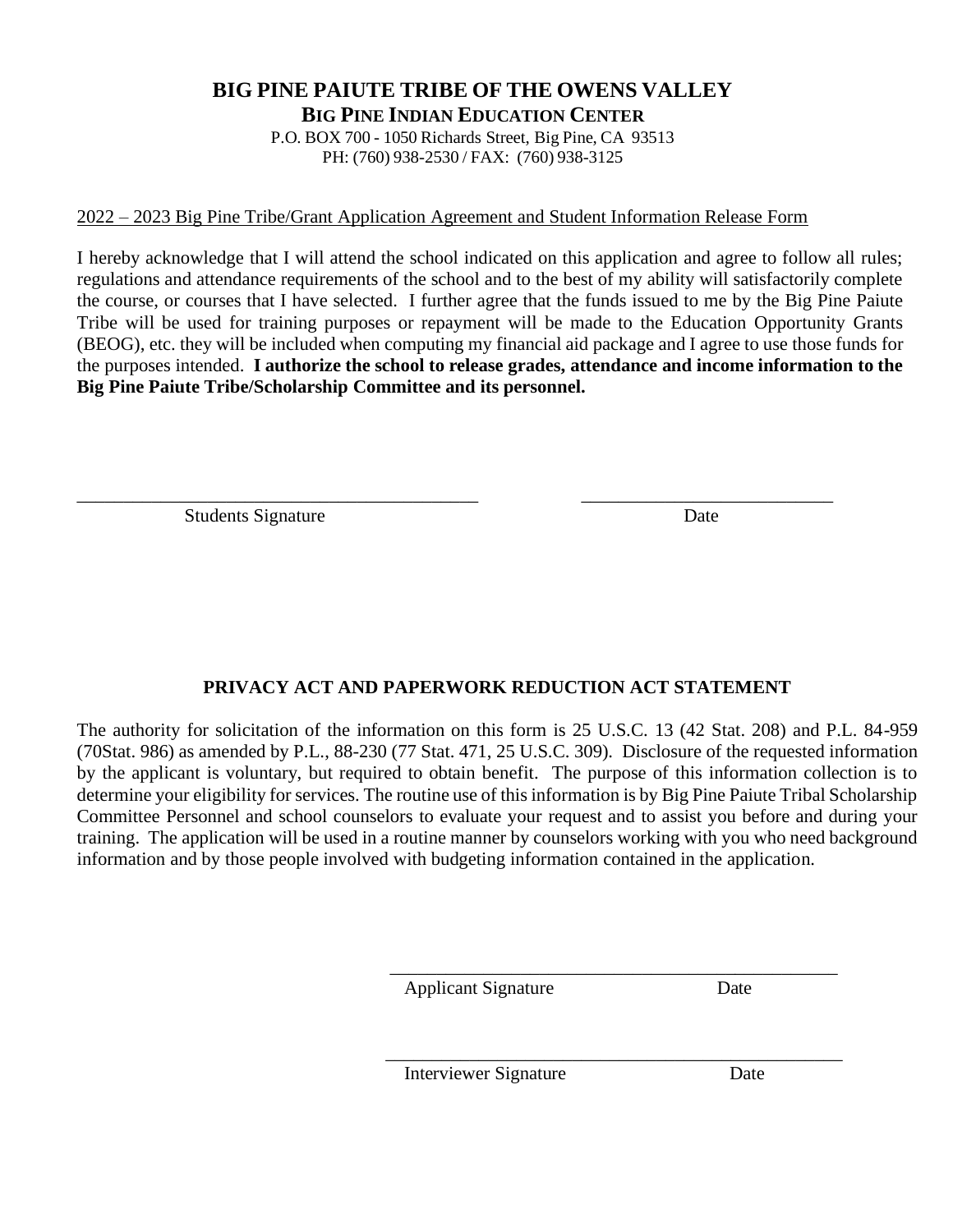**BIG PINE INDIAN EDUCATION CENTER**

P.O. BOX 700 - 1050 Richards Street, Big Pine, CA 93513 PH: (760) 938-2530 / FAX: (760) 938-3125

### **Financial Needs Analysis Form Instructions**

TO: Financial Aid Officer(s) FROM: Big Pine Tribal Scholarship Committee SUBJECT: Financial Needs Analysis Form

Dear Sir or Madam:

Attached you will find the Financial Needs Analysis Form that is required by the Big Pine Paiute Tribe of the Owens Valley Scholarship Committee for the student listed below to be considered for funding. Please review the form carefully and submit it back to the student as soon as possible to meet the semester deadlines.

List all expenses expected by the student for the current semester, and require proof if needed. Also list all grants, loans, and other resources that the student will be receiving unmet need and should be considered that the Big Pine Scholarship Committee fund. Please be advised that this is a recommended amount and should not be considered as guaranteed funding.

Also, it is the responsibility to complete the FAFSA form and seek other grants or financial resources to be considered for funding from the Committee. If the student is denied, please advise student that he or she must present a denial letter to the Committee.

Your cooperation is greatly appreciated and do not hesitate if you have any questions or need additional information.

All completed Financial Needs Analysis must be received by the Scholarship Committee by the following deadlines:

**Fall 2022: July 29, 2022 Spring 2023: December 30, 2022**

Name of Student:

Social Security Number:

Address of Student: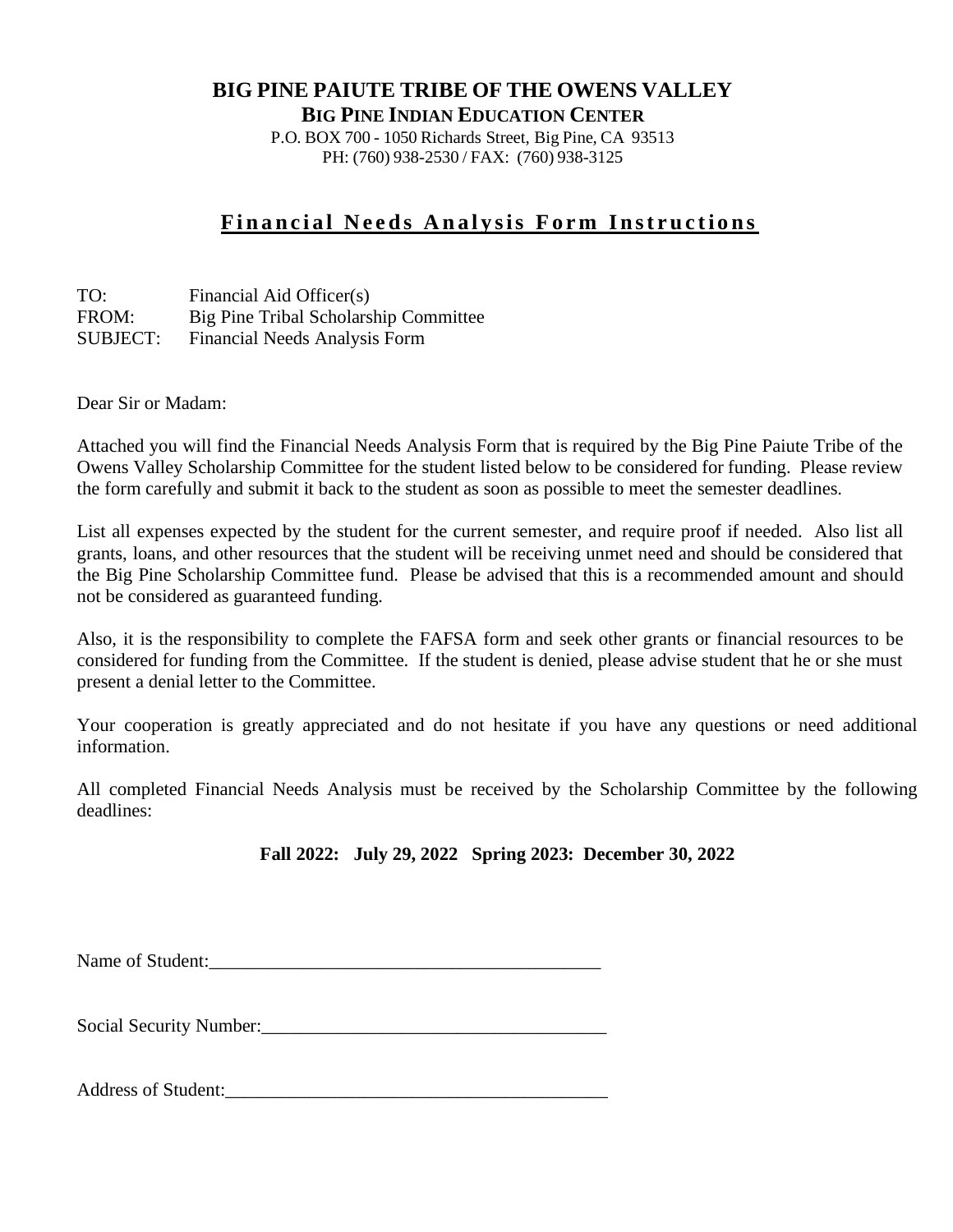**BIG PINE INDIAN EDUCATION CENTER**

P.O. BOX 700 - 1050 Richards Street, Big Pine, CA 93513 PH: (760) 938-2530 / FAX: (760) 938-3125

## **FINANCIAL ASSESSMENT FORM**

| <b>INCOME FROM WAGES</b>                          | Column A |
|---------------------------------------------------|----------|
| a. Applicant's total income per month:            |          |
| b. Spouse's total income per month, if applicable |          |
| Total Income From Wage! \$                        |          |

| INCOME AND/OR OTHER BENEFITS (PER MONTH)                                    |    |
|-----------------------------------------------------------------------------|----|
| Social Security Income (SSI) per month                                      | \$ |
| Are benefits available for training through SSI?                            |    |
| AFDC, GA, Food Stamps, SSI, UIB, Etc.                                       | S  |
| <b>Child Support Received for all children</b>                              | \$ |
| Other income and benefits (i.e., dividends, per capita payments, leases, et |    |
| <b>Workers Compensation</b>                                                 | \$ |
| Total Income and/or Other Benefits (Per Md \$                               |    |

#### **Certification of accuracy of information provided**

I certify the information that I have given is full and correct to the best of my knowledge.

 $\_$  , and the set of the set of the set of the set of the set of the set of the set of the set of the set of the set of the set of the set of the set of the set of the set of the set of the set of the set of the set of th

Signature of Applicant Date Date Date

Printed Name of Applicant

\_\_\_\_\_\_\_\_\_\_\_\_\_\_\_\_\_\_\_\_\_\_\_\_\_\_\_\_\_\_\_\_\_\_\_\_\_\_\_\_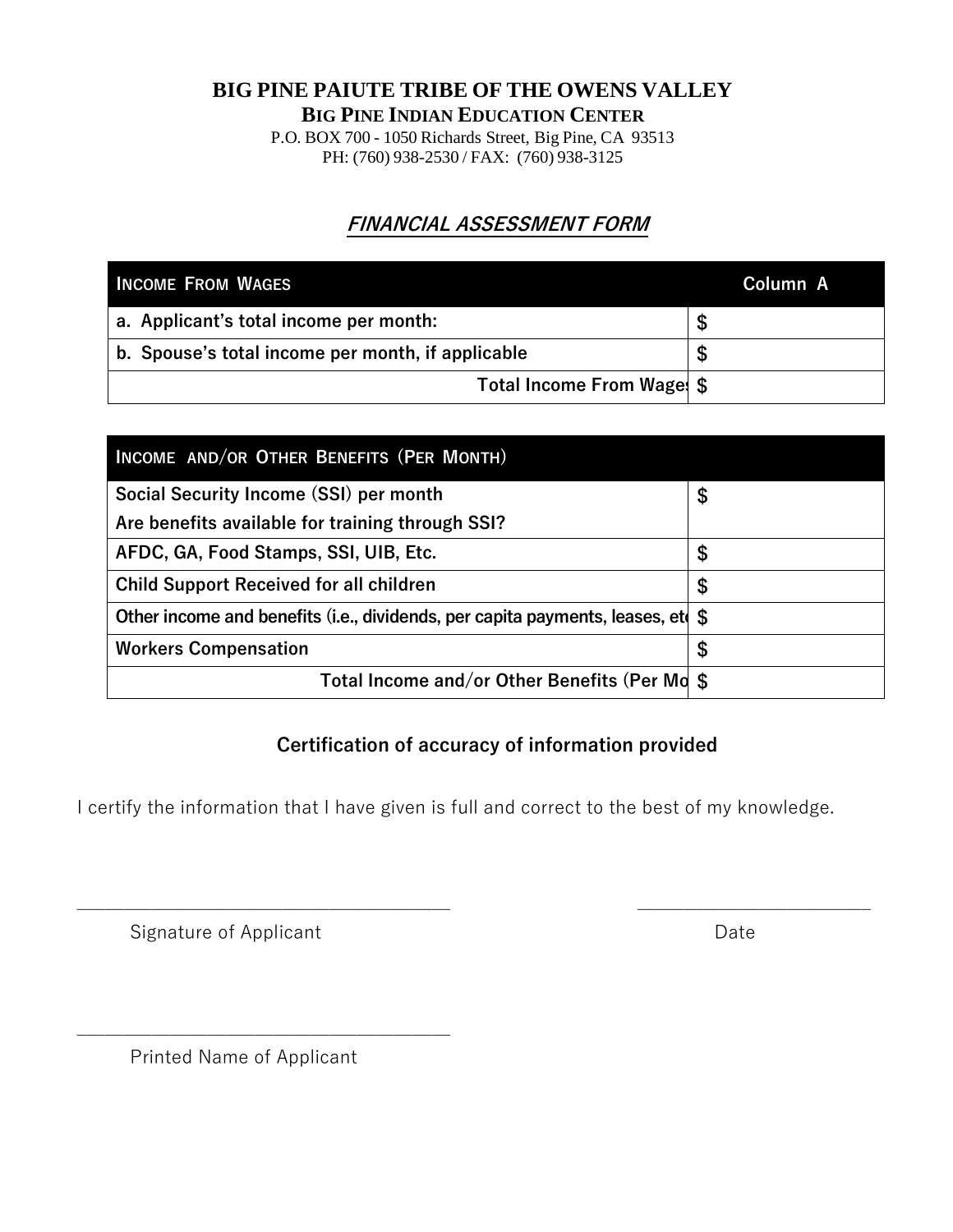#### **Continuing Education Letter 2022 – 2023**

**Big Pine Tribal Scholarship Committee P.O. Box 700 Big Pine, CA 93513**

Dear Tribal Scholarship Committee Members:

I am continuing with my education at and do request to be and do request to be School Name

considered for funding for the semester. I understand that I must provide the Fall/Winter/Spring/Summer

Committee with the following in a timely manner before I will be considered for funding:

o Current Unofficial Transcripts with Grade

o Proof of Enrollment

I also must notify the Committee with the address of school, class changes or course description that may reflect my ability to receive my degree or certificate. I also understand that if I decide to change schools, I must reapply with a new application packet.

Sincerely,

\_\_\_\_\_\_\_\_\_\_\_\_\_\_\_\_\_\_\_\_\_\_\_\_\_\_\_\_\_\_\_\_ Signature of Student

Please fill out information:

| Address of School: New York Changes and School:          |
|----------------------------------------------------------|
|                                                          |
| State and Zip Code:                                      |
| School Telephone: New York Changes and School Telephone: |
|                                                          |